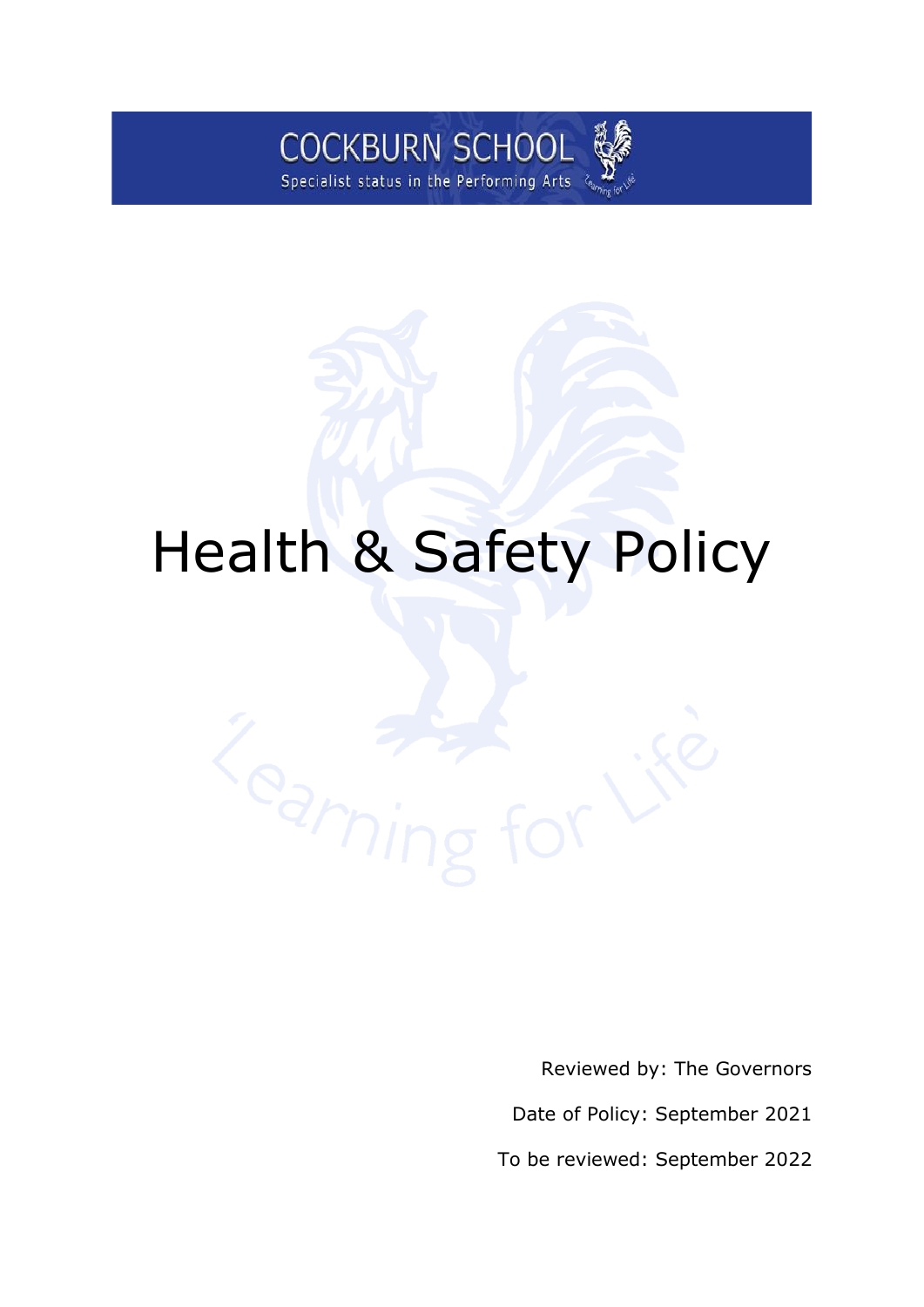## **Section 1: Policy Statement**

The Governing Body of Cockburn School is committed to providing and maintaining a safe and healthy workplace for all staff, students and visitors. The requirements of health & safety law, as laid out in the 'Health & Safety at Work Act 1974', are laid out in this document.

#### **School name:**

- will take all reasonable steps to provide safe and healthy conditions for students, staff and others who may be affected by its activities.
- will take steps to ensure compliance with all relevant health & safety legislation.
- accepts its responsibilities as an employer and will provide adequate resources to implement this policy including access to support from health & safety competent persons. Where necessary, external specialist advice and assistance will be obtained.
- accepts that health, safety and welfare are an integral part of all its activities and will take steps to manage these effectively.
- expects all staff and students to co-operate in complying with all legal obligations and to take reasonable care of their own health & safety and have regard for the health & safety of others.
- is committed to providing the necessary information, instruction and training to all staff and students where applicable.
- acknowledges and actively supports the role and responsibilities of staff representatives and will give full co-operation to elected safety representatives of recognised professional associations to enable them to carry out their duties effectively.
- is committed to regular evaluation and review of its Health & Safety Policy to ensure its objectives are met and, as necessary, to modifying the policy in light of new legislation and other changing circumstances.
- will set out full details of the organisation and arrangements for the day to day arrangements of health & safety in the academy/school in separate documents.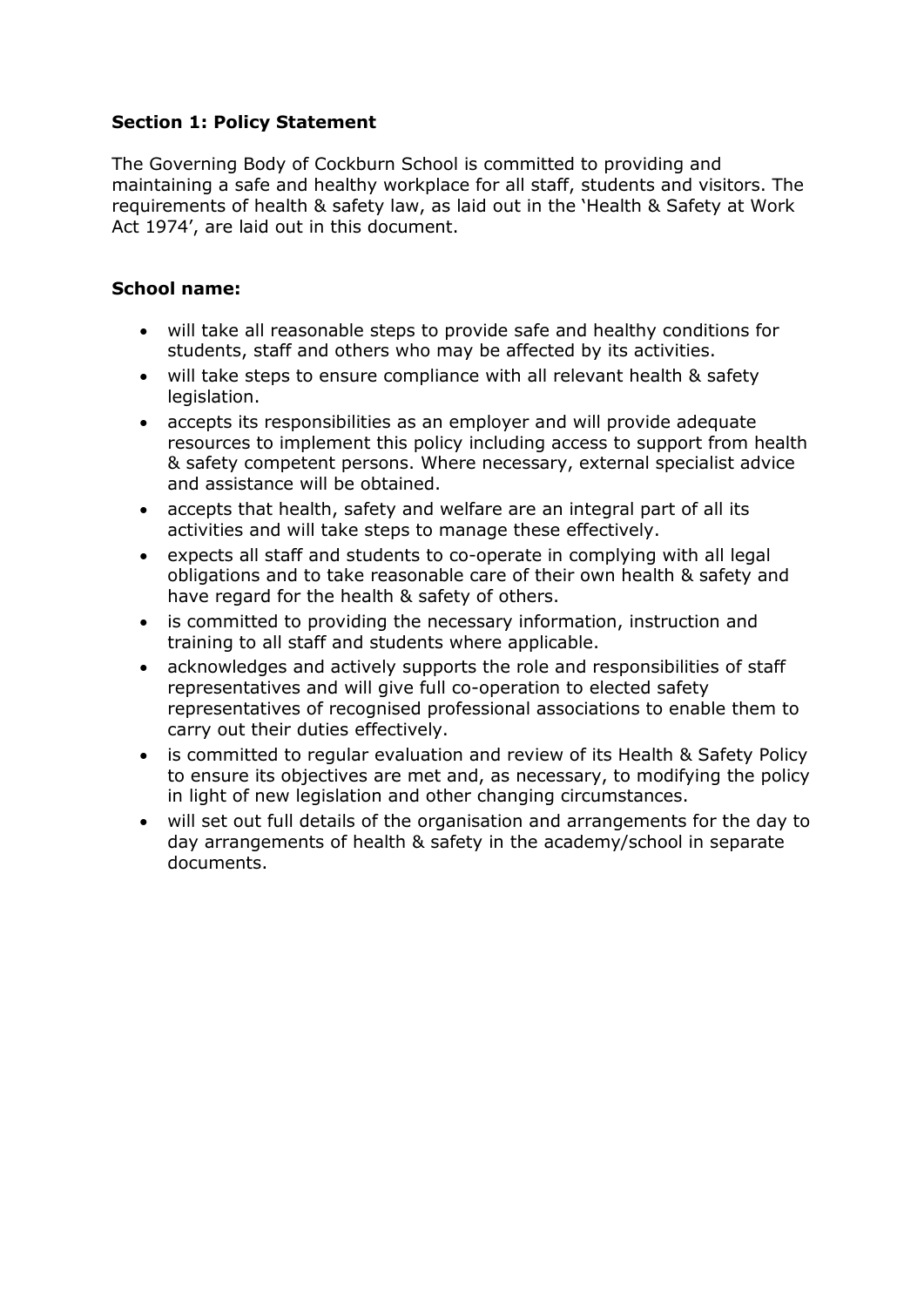# **Organisation and Responsibilities**

1. **The Governing Body** is responsible for reviewing of health & safety performance.

2. **The Executive Headteacher/Head of School** are responsible to the Governing Body/Board for securing the full implementation of the Academy/school's Health & Safety Policy.

3. **Members of the Senior Leadership Team** are responsible for ensuring that the requirements of this policy and all other legislative requirements are managed under the normal methods of delegated powers.

4. **The School Business Manager (or nominated person)** is responsible for advising the Head of School and other senior leaders in the discharge of their responsibilities as advised by the local authority Health & Safety Team.

5. **Subject leaders** are responsible for ensuring that the requirements of this policy and legal requirements specific to their sphere of activity are implemented and monitored.

6. **The local authority's Health & Safety Officers** are responsible for providing advice and support to academy/schools on all aspects of health & safety.

## **Implementation**

## **The Governing Body, Executive Headteacher, Head of School and Senior Leadership Team will implement the Health & Safety Policy by:**

- ensuring adequate resources, both personnel and financial, are allocated to secure implementation of the policy
- planning, organising and implementing arrangements to eliminate or control significant risks and to comply with relevant statutory provisions
- determining and documenting procedures, operational instructions, guidelines and codes of practice to implement the Health & Safety Policy
- ensuring that their responsible managers and employees are capable, through recruitment, training or otherwise, to carry out their duties for health, safety and welfare
- setting health & safety performance standards to ensure effective management within their areas of control
- ensuring that all hazards are identified, significant findings of assessments are recorded, groups exposed to risks are identified and the actions taken to protect the health & safety of these groups are recorded
- ensuring that all staff and students are familiar with, and comply with, the requirements of the Health & Safety Policy, that all new staff and students are inducted into the requirements of the Health & Safety Policy
- ensuring, through School Business Manager or the Site Manager that contractors and sub-contractors have effective arrangements for health, safety and welfare in place
- establishing systems for monitoring all arrangements to ensure that they are working effectively
- reviewing information from monitoring systems to ensure continued and effective compliance with performance standards
- reporting to the Governing Body on health & safety issues within the LGB meetings.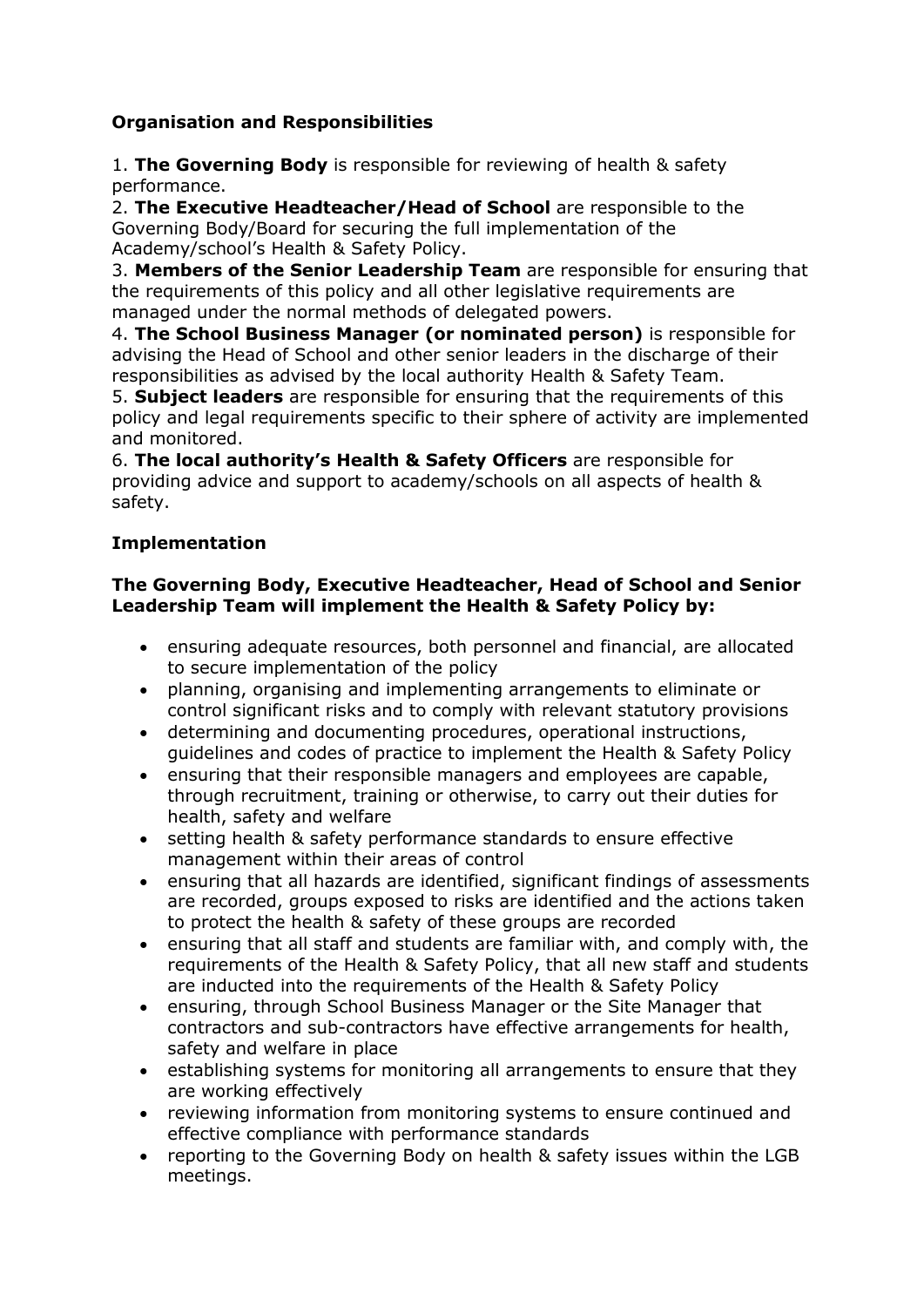## **Subject leaders and assistant subject leaders will implement the Health & Safety Policy by:**

- ensuring that any hazards within their department are identified and appropriate risk assessments are undertaken, recorded and communicated to all staff
- ensuring that any health & safety matters that they cannot deal with directly are brought to the attention of the School Business Manager or the Site Manager or logged on the internal system
- ensuring safety measures and controls identified by risk assessments are fully implemented
- ensuring that students are provided with suitable and sufficient information and instruction in health & safety procedures
- ensuring that a system is implemented to manage health & safety within their department, which will include consultation through meetings and an agreed schedule of risk assessment review.

## **All staff are responsible for:**

- complying with the Health & Safety Policy.
- taking reasonable care of their own health & safety and that of others affected by their acts or omissions.
- co-operating with the Leadership Team in complying with relevant statutory provisions.
- using all work equipment and substances in accordance with the instruction and training received.
- not intentionally misusing anything provided in the interests of health, safety and welfare.
- following all prescribed safe working practices and not working while unfit to do so.
- reporting to their line manager any health & safety problem they cannot deal with themselves or any shortcoming they find in the health, safety and welfare arrangements.
- adhering to the no-smoking policy

#### **All students are responsible for:**

- complying with the rules and procedures.
- taking reasonable care of themselves and others.
- co-operating with their teachers and other staff.
- using equipment and substances in the manner in which they are instructed.
- not misusing anything provided for the purposes of health & safety.
- Reporting anything they believe to be hazardous or dangerous to their Teacher / Form Tutor.